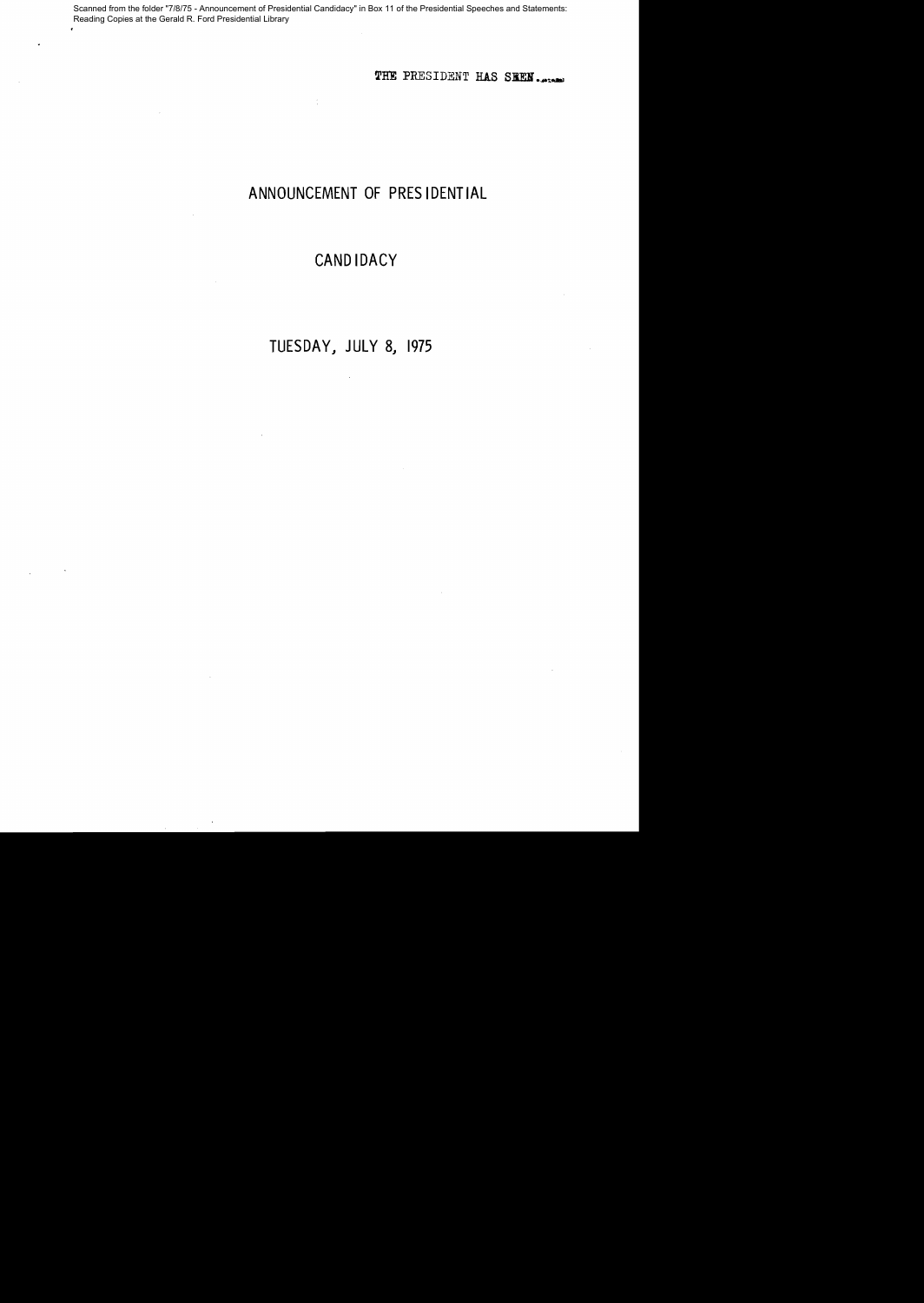# TODAY, I AM ECONOMIC PROPERTY OFFICIALLY ANNOUNCING

THAT I AM A CANDIDATE FOR THE REPUBLICAN NOMINATION FOR

PRES IDENT IN 1976.

 $\sim 10^{-11}$ 

 $\mathbf{r}$ 

 $\ddot{\phantom{1}}$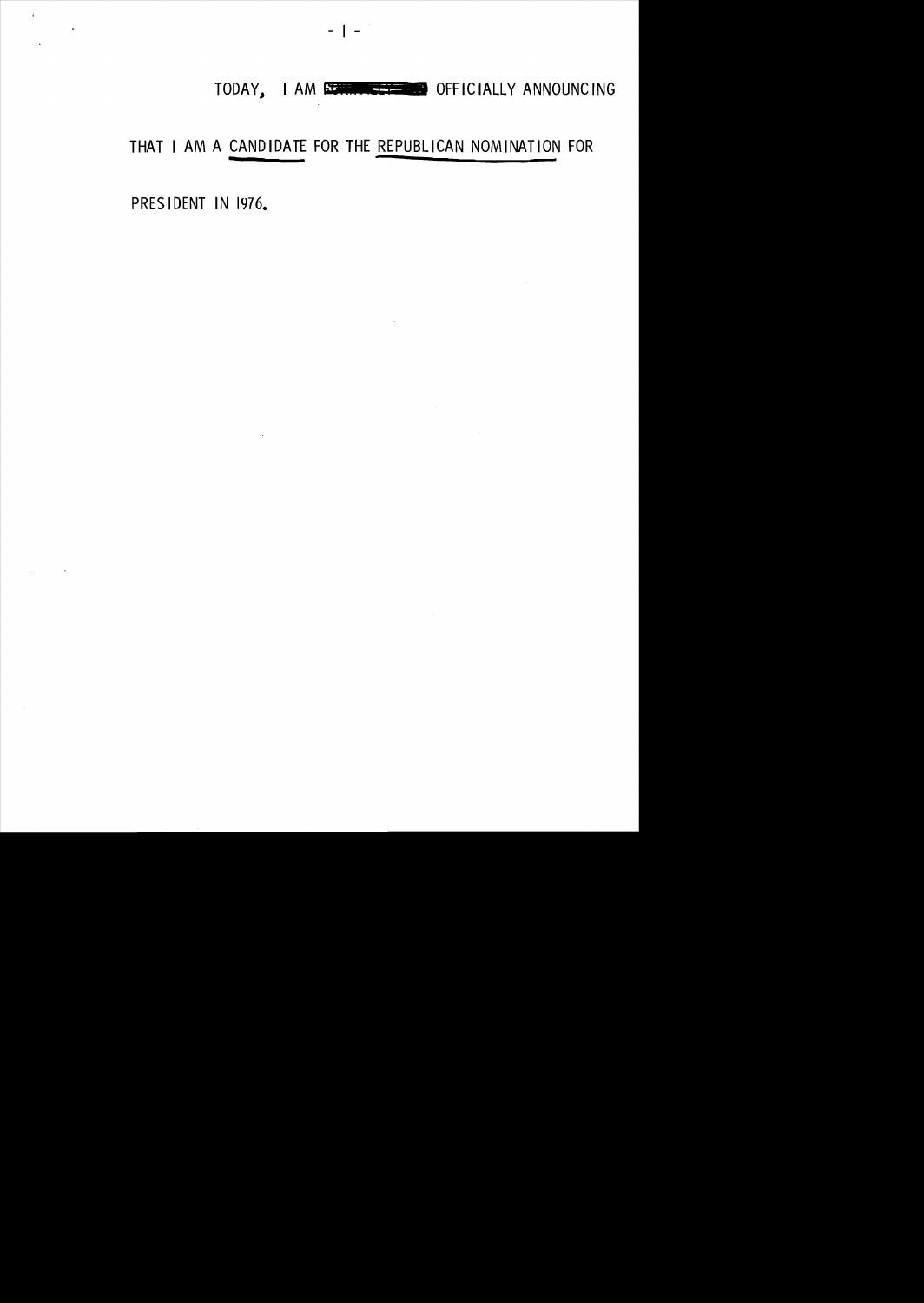I DO THIS WITH THE STRONG SUPPORT OF MY *\_\_*  FAMI LY *d* AND MY FR lENDS. *#* MY CAMPA IGN WI LL BE CONDUCTED BY OUTSTANDING AMERICANS ON WHOSE **AL.L. OTHERS**  INTEGRITY BOTH MY SUPPORTERS AND ... CAN DEPEND; I HAVE FOUND THOSE LEADERS IN BO CALLAWAY OF GEORGIA, DAVE PACKARD OF CALIFORNIA, BOB MOOT, DEAN BURCH AND MANY OTHERS FROM EVERY STATE AND EVERY WALK OF LIFE WHO HAVE VOLUNTEERED - # ~ TO HELP.

 $-2-$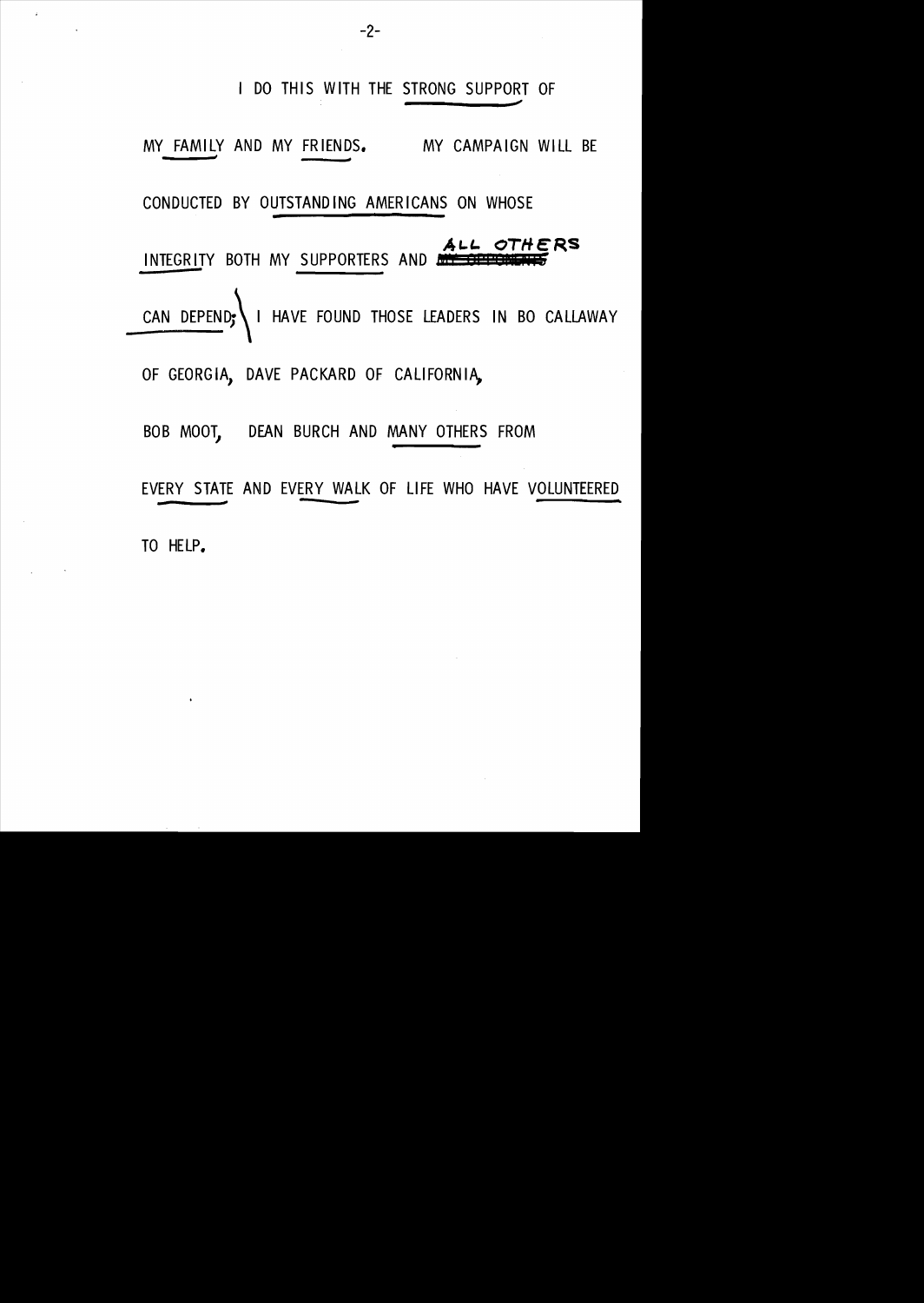I HAVE GIVEN THEM AUTHOR ITY TO SEEK MY

NOMINATION WITH THREE QUALIFICATIONS~ WHICH I WANT ALL <u>ALI</u> AMERICANS TO KNOW.

> FIRST.. I I NTEND TO CONDUCT AN OPEN AND •

ABOVE-BOARD CAMPAIGN, BOTH FOR THE NOMINATION AND UNTER

FOR THE PRESIDENCY. I WANT EVERY DELEGATE AND EVERY That can WON TO MY CAUSE WITHIN THE SPIRIT AND THE LETTER OF THE THE THE THE RESERVE LAW AND WITHOUT COMPROMISING THE PRINCIPLES FOR WHICH I HAVE

STOOD ALL OF MY PUBLIC LIFE.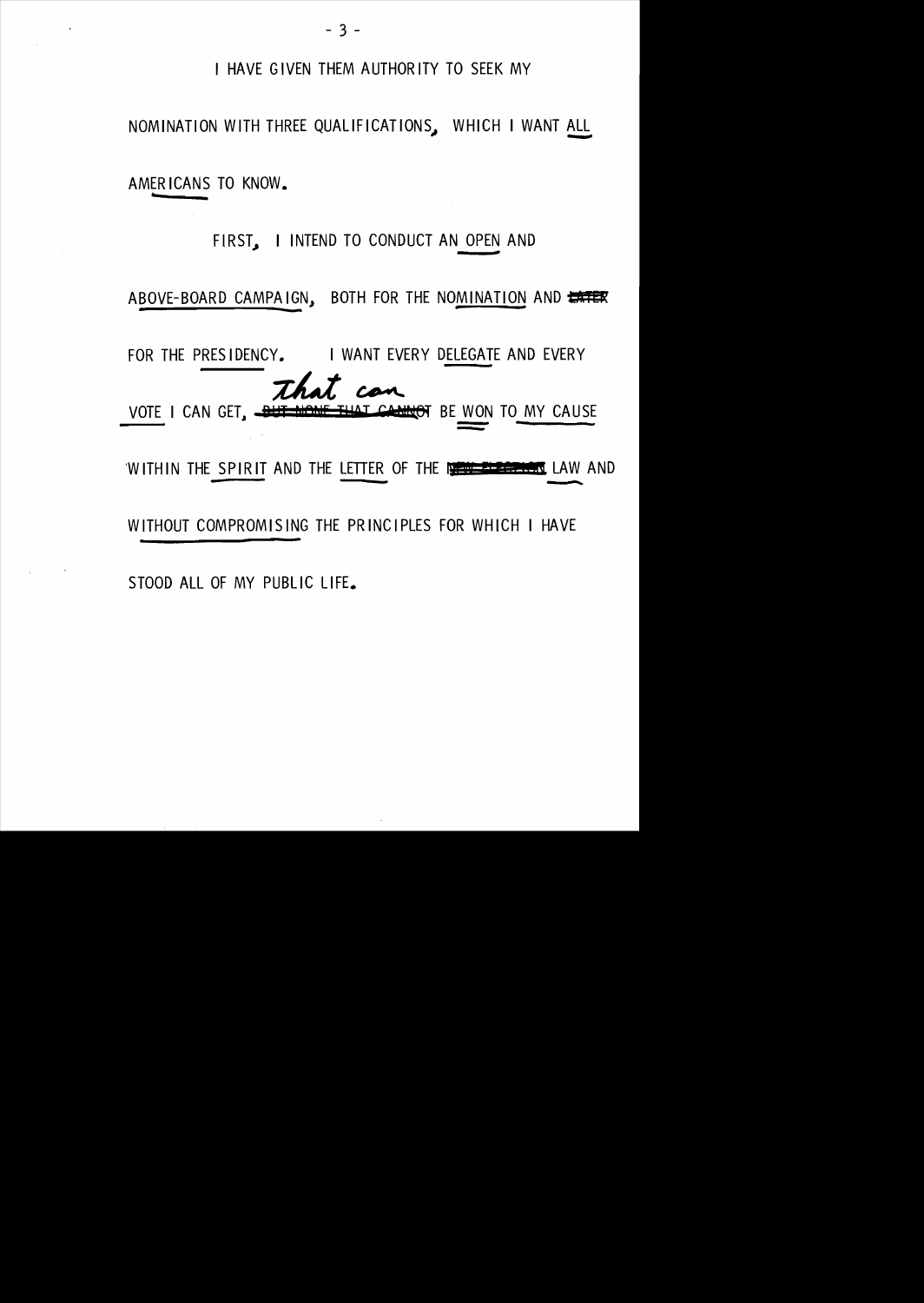SECOND, I WILL NOT BECOME SO PARTISAN  $INITIAL$ O FORGET MY PERSIPLEDGE TO BE PRESIDENT OF ALL THE PEOPLE. I BELIEVE I CAN BEST UNITE MY PARTY BUT THIS WILL BE FUTILE UNLESS I UNITE THE MAJORITY OF AMERICANS WHO ACKNOWLEDGE NO ABSOLUTE

 $\sim$   $\sim$ 

PARTY LOYALTY.

 $\overline{1}$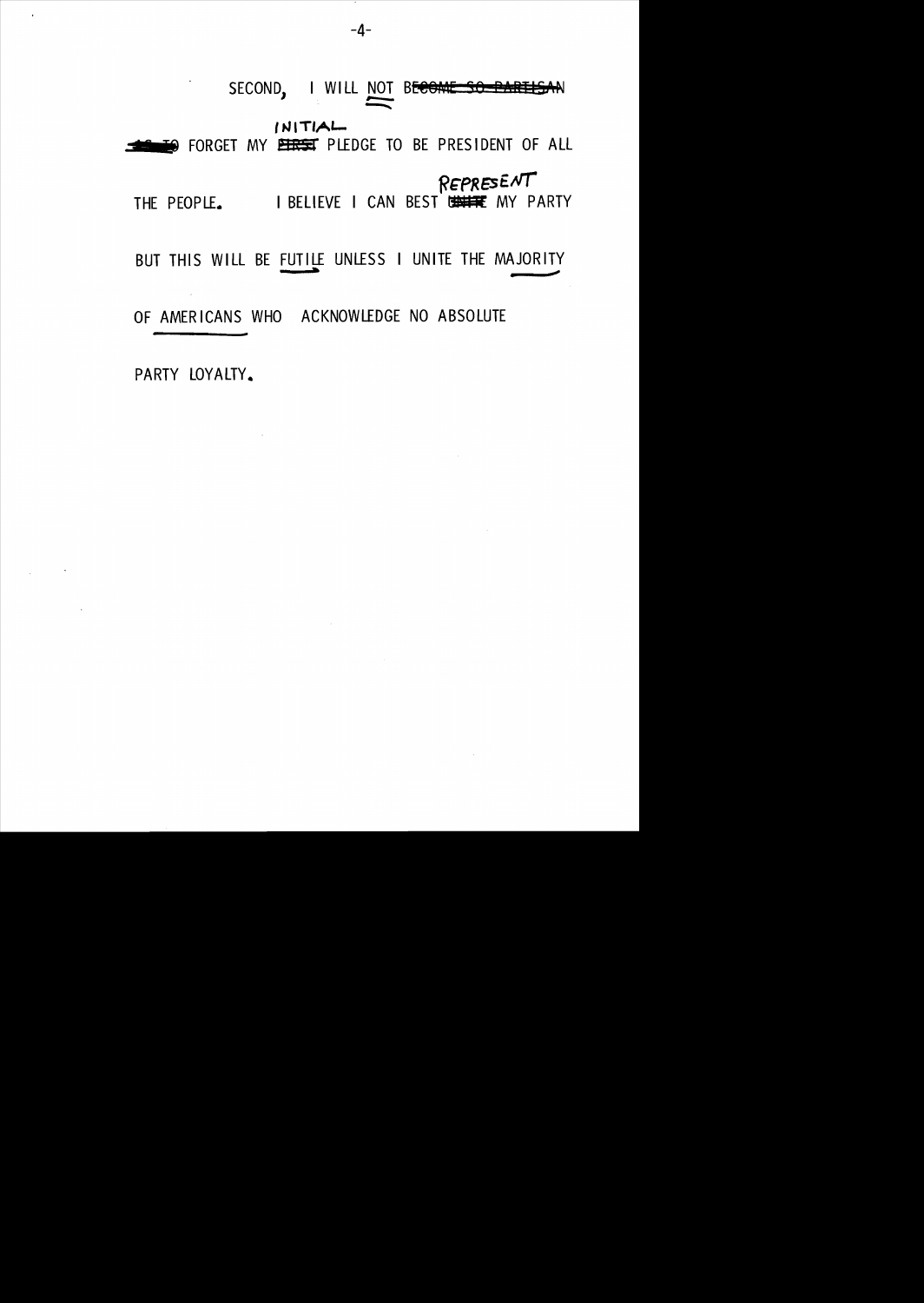THEREFORE, I WILL SEEK THE SUPPORT OF ALL WHO BELIEVE IN THE FUNDAMENTAL VALUES OF DUTY, DECENCY AND CONSTRUCTIVE DEBATE ON THE GREAT ISSUES WELLER WE FACE TOGETHER AS FREE PEOPLE.

 $-5-$ 

 $\mathcal{A}^{\pm}$ 

 $\ddot{\phantom{a}}$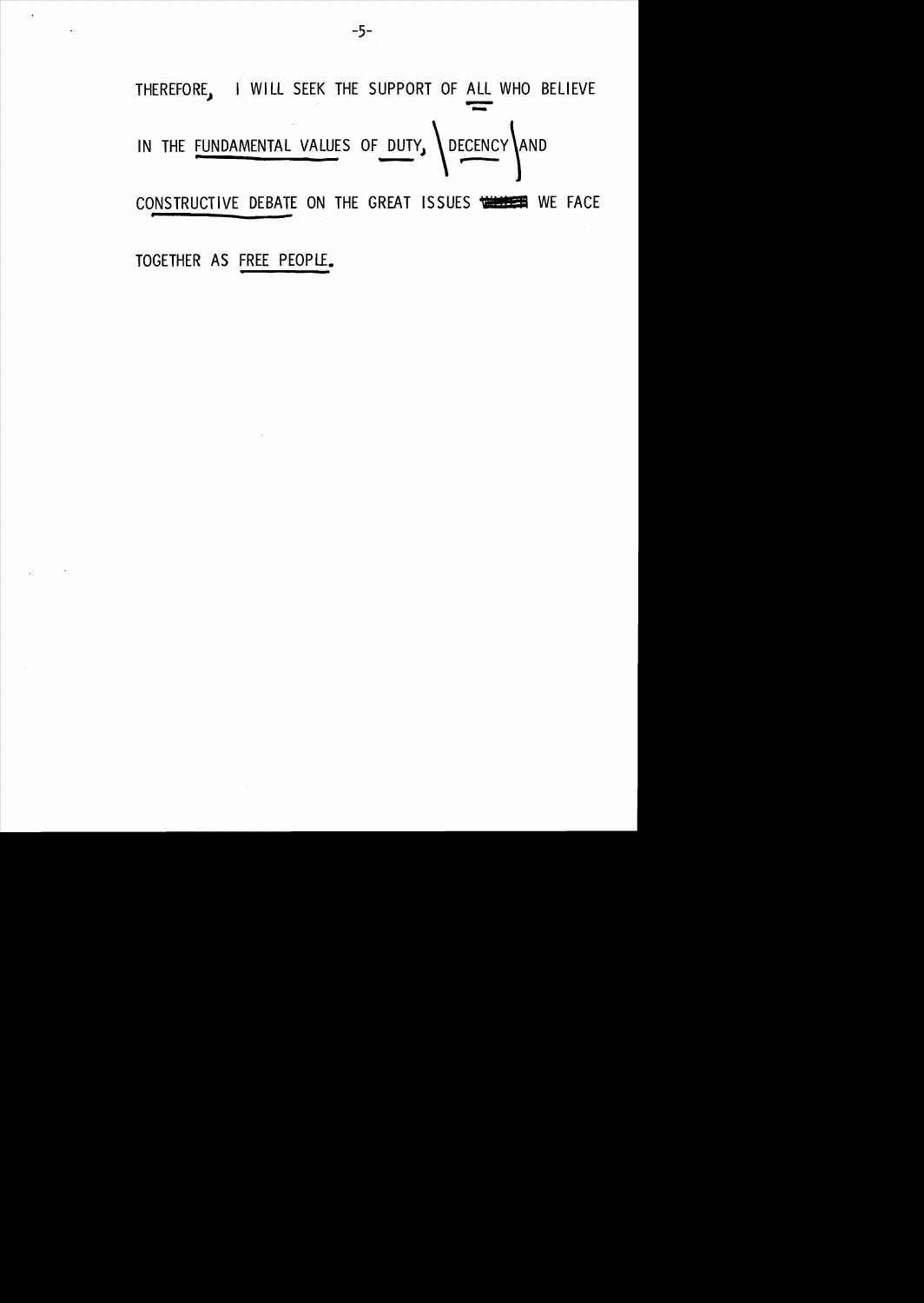THIRD. I AM DETERMINED NEVER TO NEGLECT MY FIRST DUTY AS PRESIDENT. AFTER ELEVEN MONTHS IN THIS OFFICE, I KNOW FULL WELL THAT THE OBLIGATIONS OF THE PRESIDENCY REQUIRE MOST OF THE STAMINA AND CONCENTRATION ONE HUMAN BEING CAN MUSTER. **,HE DF**  BUT IT IS ALSO WOUTY DER ALL AMERICANS TO PARTICIPATE FULLY IN OUR FREE ELECTIVE PROCESS, AND I WILL DO SO ENTHUSIASTICALLY.

." -- --~-

 $\bar{t}$ 

 $\downarrow$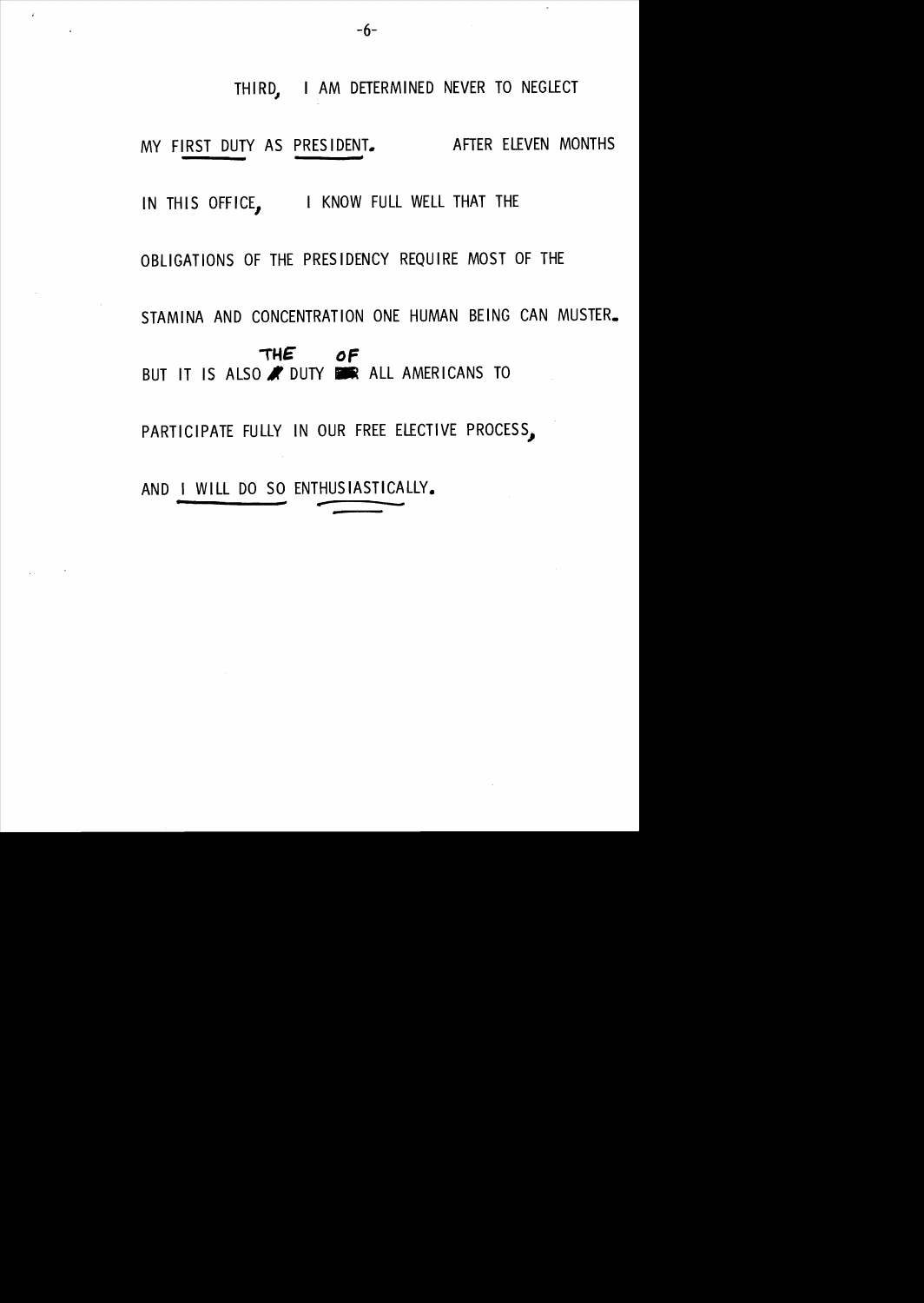IN ALL THE THIRTEEN ELECTION CAMPAIGNS I HAVE UNDERTAKEN, MY BASIC CONVICTION HAS BEEN THAT THE BEST THE POLITICS IS ALWAYS TO DO THE BEST JOB I CAN FOR ALL 4 PEOPLE. I SEE NO REASON TO CHANGE THAT SUCCESSFUL **RAD** PHILOSOPHY. **THE WAND WE I EXPECT** TO WORK HARD, CAMPAIGN FORTHRIGHTLY AND DO THE VERY BEST I CAN FOR AMERICA, IN ORDER TO FINISH I HAVE BEGUN.  $THE JOB$ END OF TEXT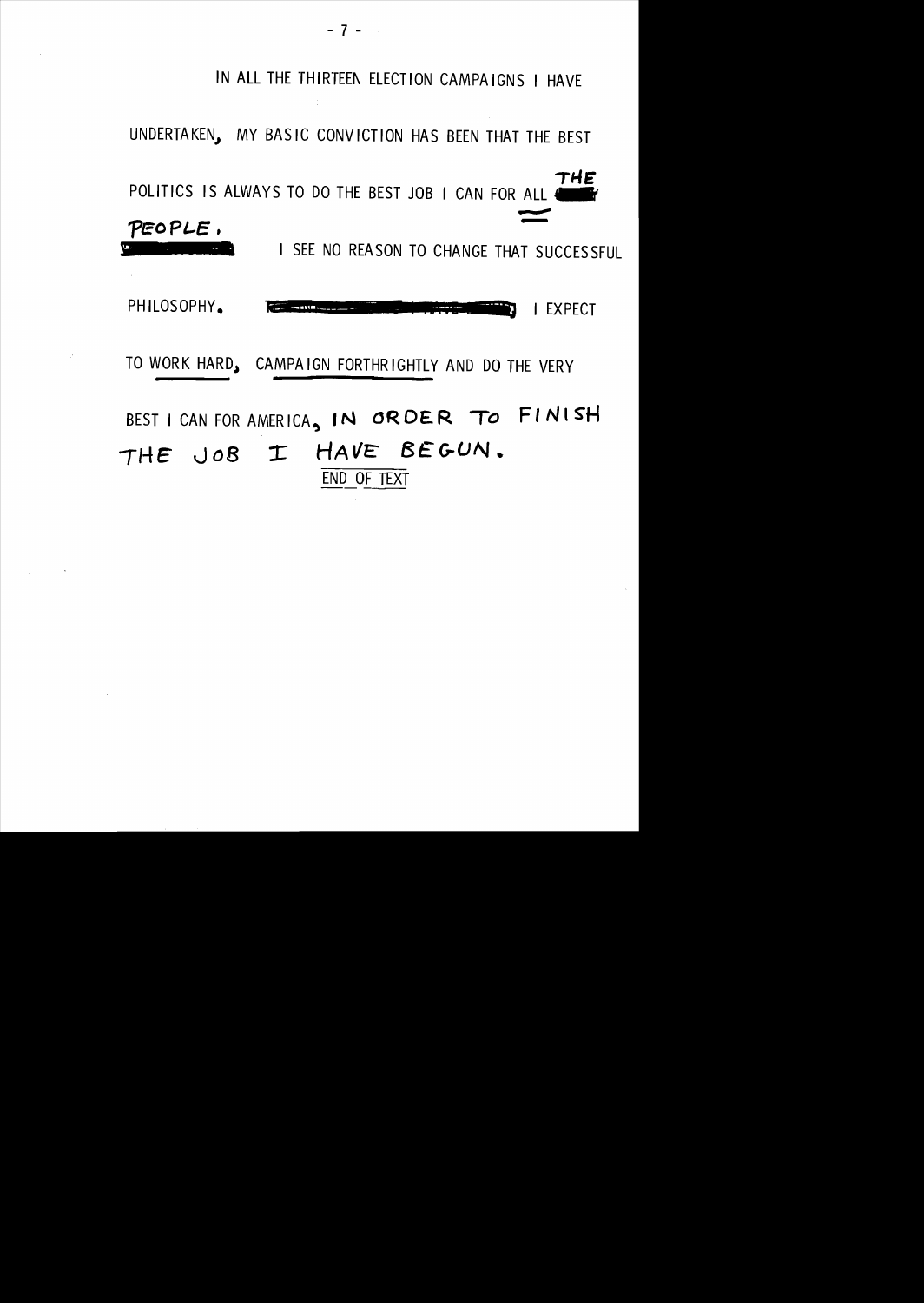#### ANNOUNCEMENT OF PRES IDENTIAL

### CAND IDACY

 $\sim 10^{11}$  km

 $\frac{1}{2}$ 

 $\sim 10^{11}$  km  $^{-1}$ 

 $\bar{\phantom{a}}$ 

J.

# TUESDAY, JULY 8, 1975

 $\ddot{\phantom{0}}$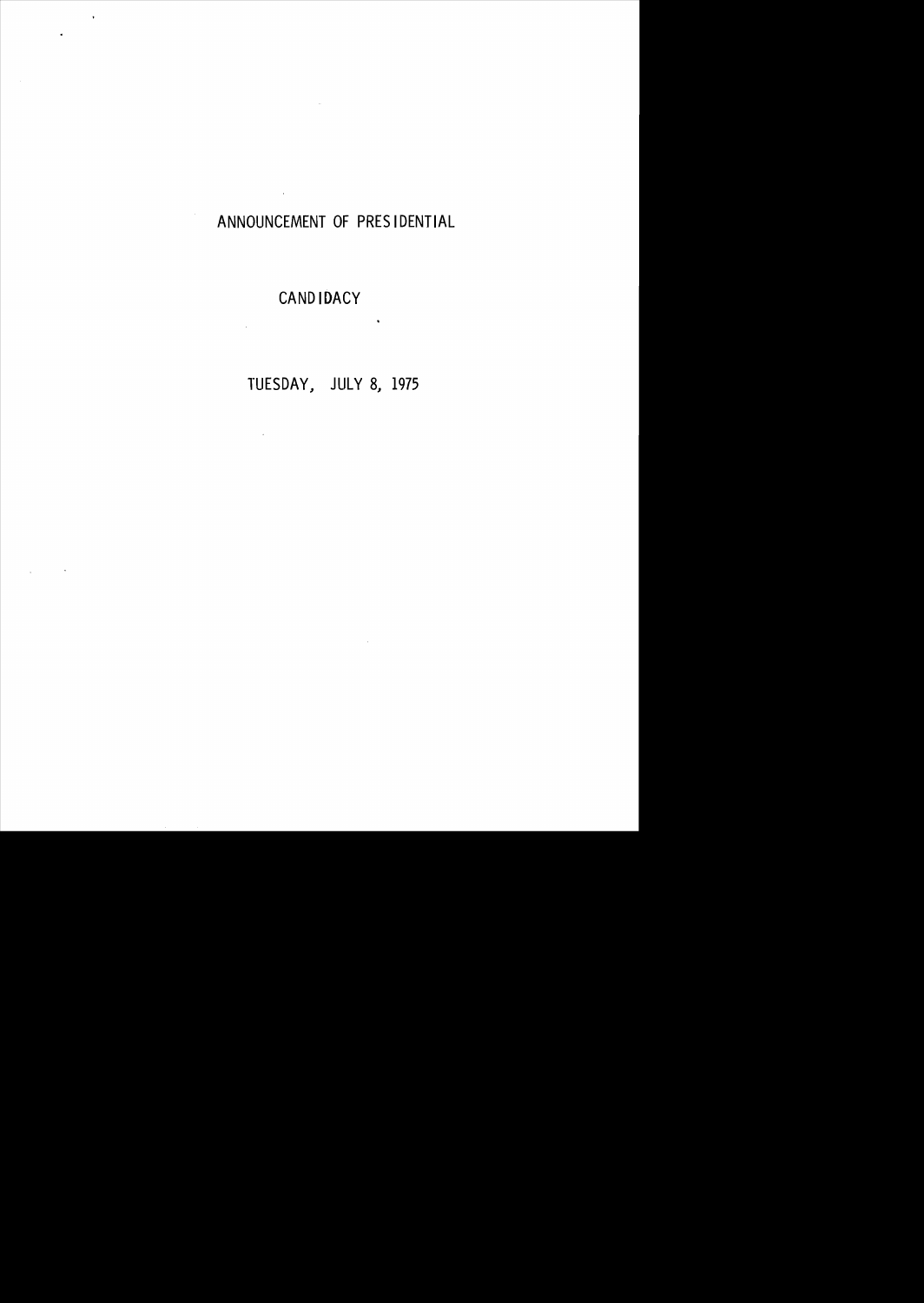#### I TODAY) I AM OFFICIALLY ANNOUNCING THAT

#### AM A CANDIDATE FOR THE REPUBLICAN NOMINATION FOR

PRES IDENT IN 1976.

 $\mathcal{L}_{\mathcal{L}}$ 

 $\ddot{\phantom{0}}$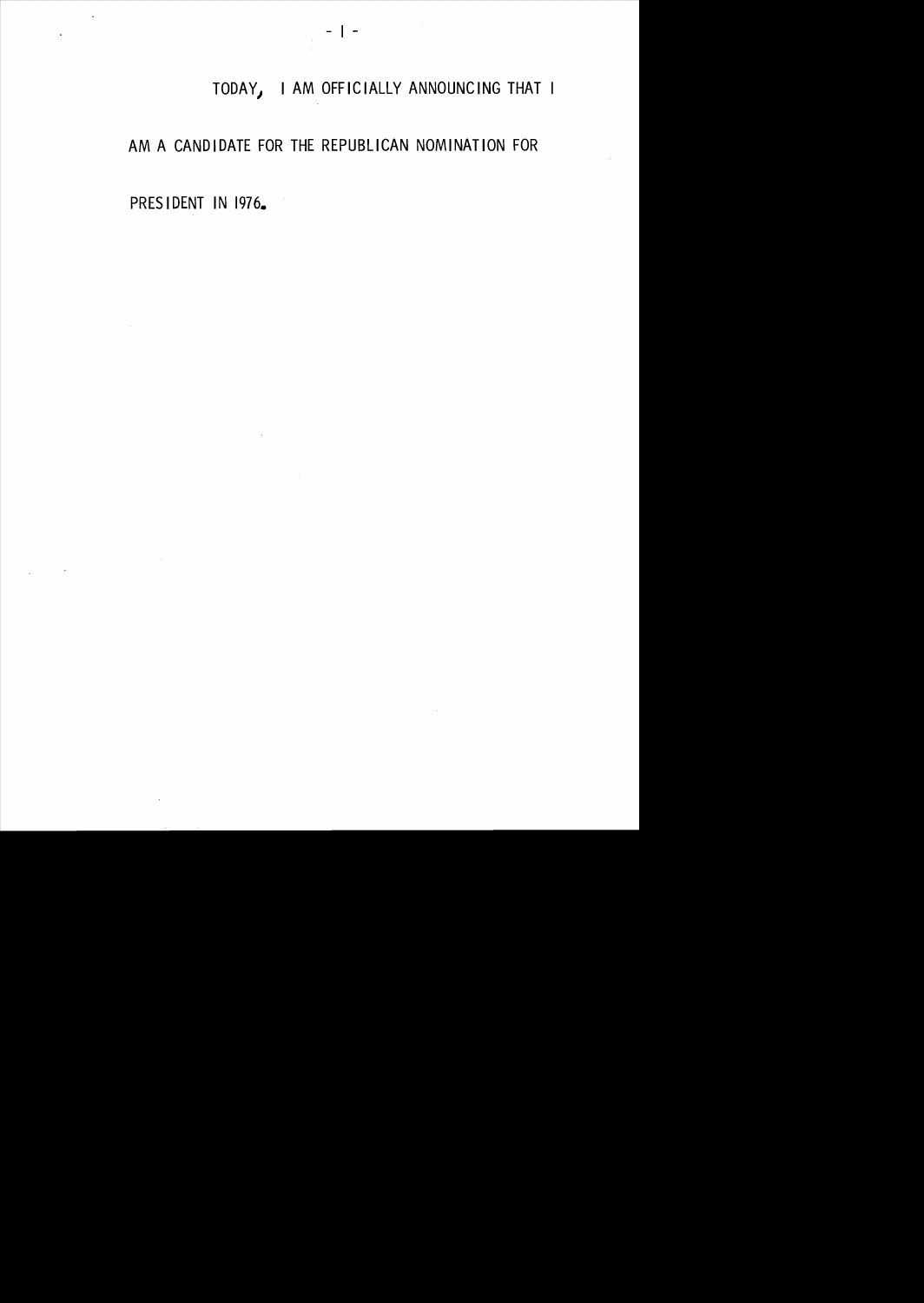I DO THIS WITH THE STRONG SUPPORT OF MY FAMILY AND MY FRIENDS. MY CAMPAIGN WILL BE CONDUCTED BY OUTSTAND ING AMER ICANS ON WHOSE INTEGRITY BOTH MY SUPPORTERS AND ALL OTHERS CAN DEPEND; I HAVE FOUND THOSE LEADERS IN BO CALLAWAY OF GEORGIA. DAVE PACKARD OF CALIFORNIA, BOB MOOT, DEAN BURCH AND MANY OTHERS FROM. EVERY STATE AND EVERY WALK OF LIFE WHO HAVE VOLUNTEERED TO HELP.

 $- 2 -$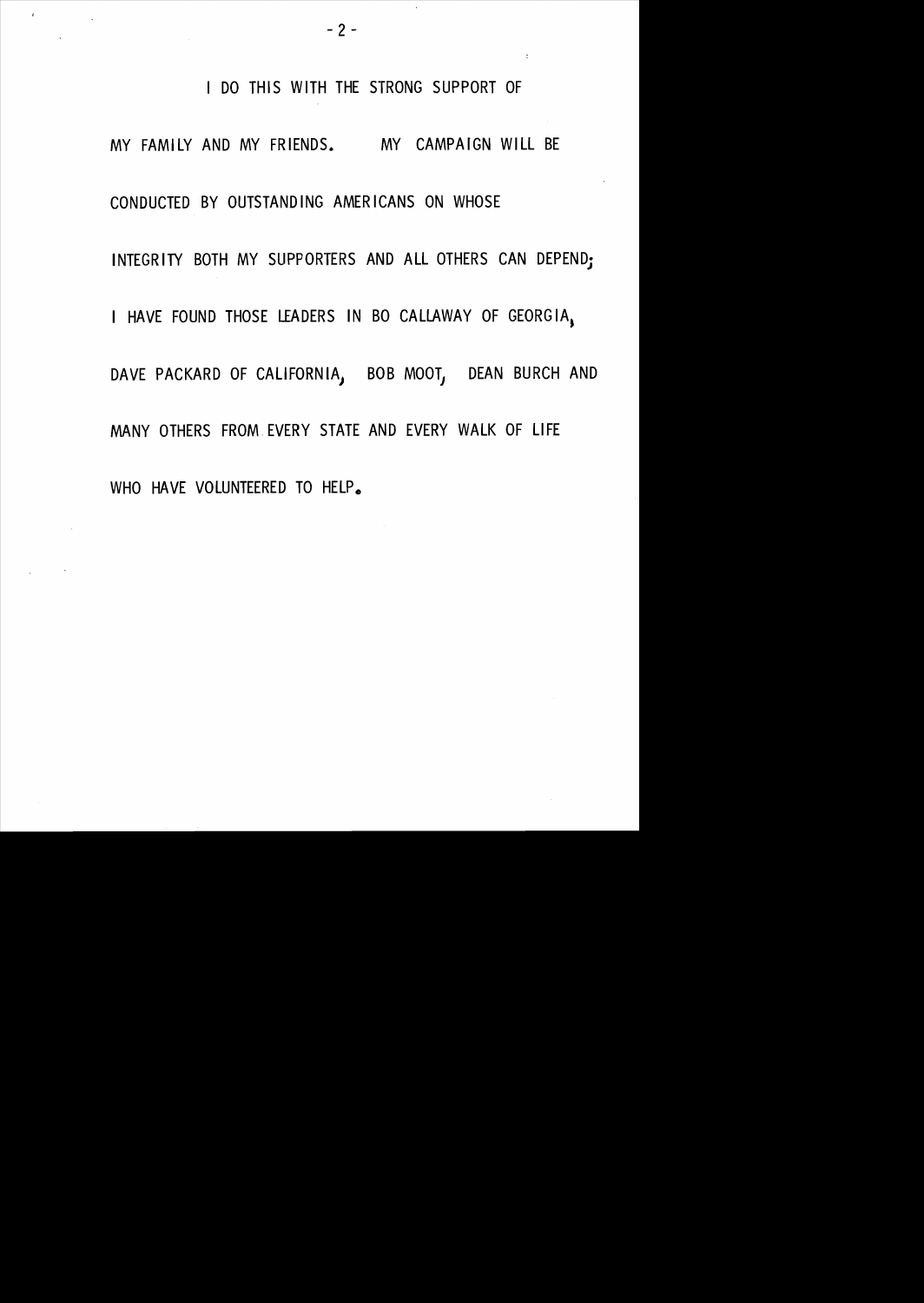I HAVE GIVEN THEM AUTHOR,ITY TO SEEK MY

NOMINATION WITH THREE QUALIFICATIONS) WHICH I WANT ALL AMER ICANS TO KNOW.

FIRST, I INTEND TO CONDUCT AN OPEN AND ABOVE - BOARD CAMPA IGN, BOTH FOR THE NOMINATION AND FOR THE PRESIDENCY. I WANT EVERY DELEGATE AND EVERY VOTE I CAN GET, BUT NONE THAT CANNOT BE WON TO MY CAUSE WITHIN THE SPIRIT AND THE LETTER OF THE LAW AND WITHOUT COMPROMISING THE PRINCIPLES FOR WHICH I HAVE STOOD ALL OF MY PUBLIC LIFE.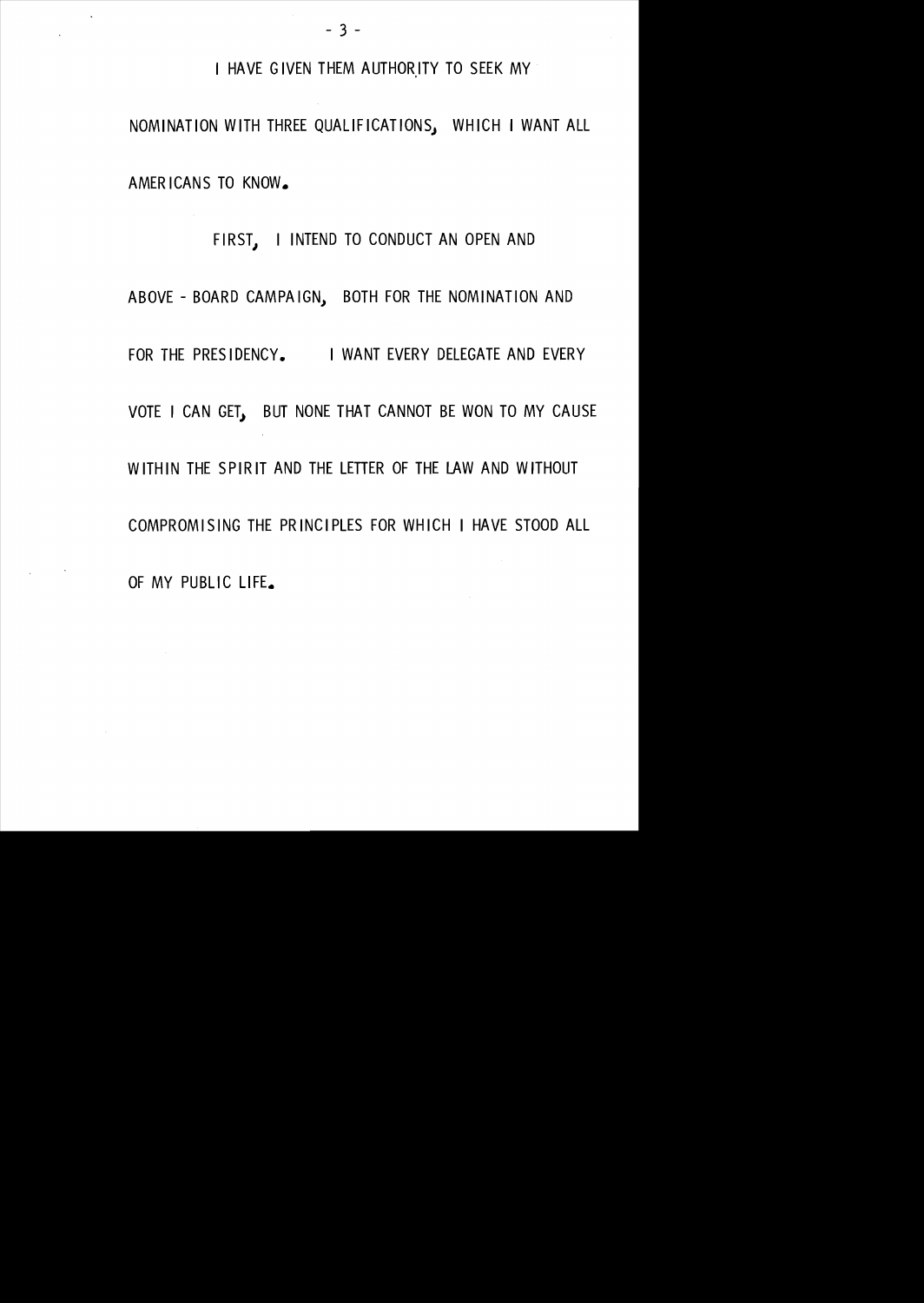SECOND, I WILL NOT BECOME SO PARTISAN AS TO

FORGET MY FIRST INITIAL PLEDGE TO BE PRESIDENT OF ALL THE PEOPLE. I BELIEVE I CAN BEST REPRESENT MY PARTY, BUT THIS WILL BE FUTILE UNLESS I UNITE THE MAJORITY OF AMER ICANS WHO ACKNOWLEDGE NO" ABSOLUTE PARTY LOYALTY.

 $\mathbf{E} = \mathbf{E} \times \mathbf{E}$  , where  $\mathbf{E} = \mathbf{E} \times \mathbf{E}$ 

 $\sim 100$  km s  $^{-1}$ 

 $\label{eq:2} \frac{1}{\sqrt{2}}\sum_{i=1}^n\frac{1}{\sqrt{2}}\sum_{i=1}^n\frac{1}{\sqrt{2}}\sum_{i=1}^n\frac{1}{\sqrt{2}}\sum_{i=1}^n\frac{1}{\sqrt{2}}\sum_{i=1}^n\frac{1}{\sqrt{2}}\sum_{i=1}^n\frac{1}{\sqrt{2}}\sum_{i=1}^n\frac{1}{\sqrt{2}}\sum_{i=1}^n\frac{1}{\sqrt{2}}\sum_{i=1}^n\frac{1}{\sqrt{2}}\sum_{i=1}^n\frac{1}{\sqrt{2}}\sum_{i=1}^n\frac{1$ 

 $\sim$   $\sim$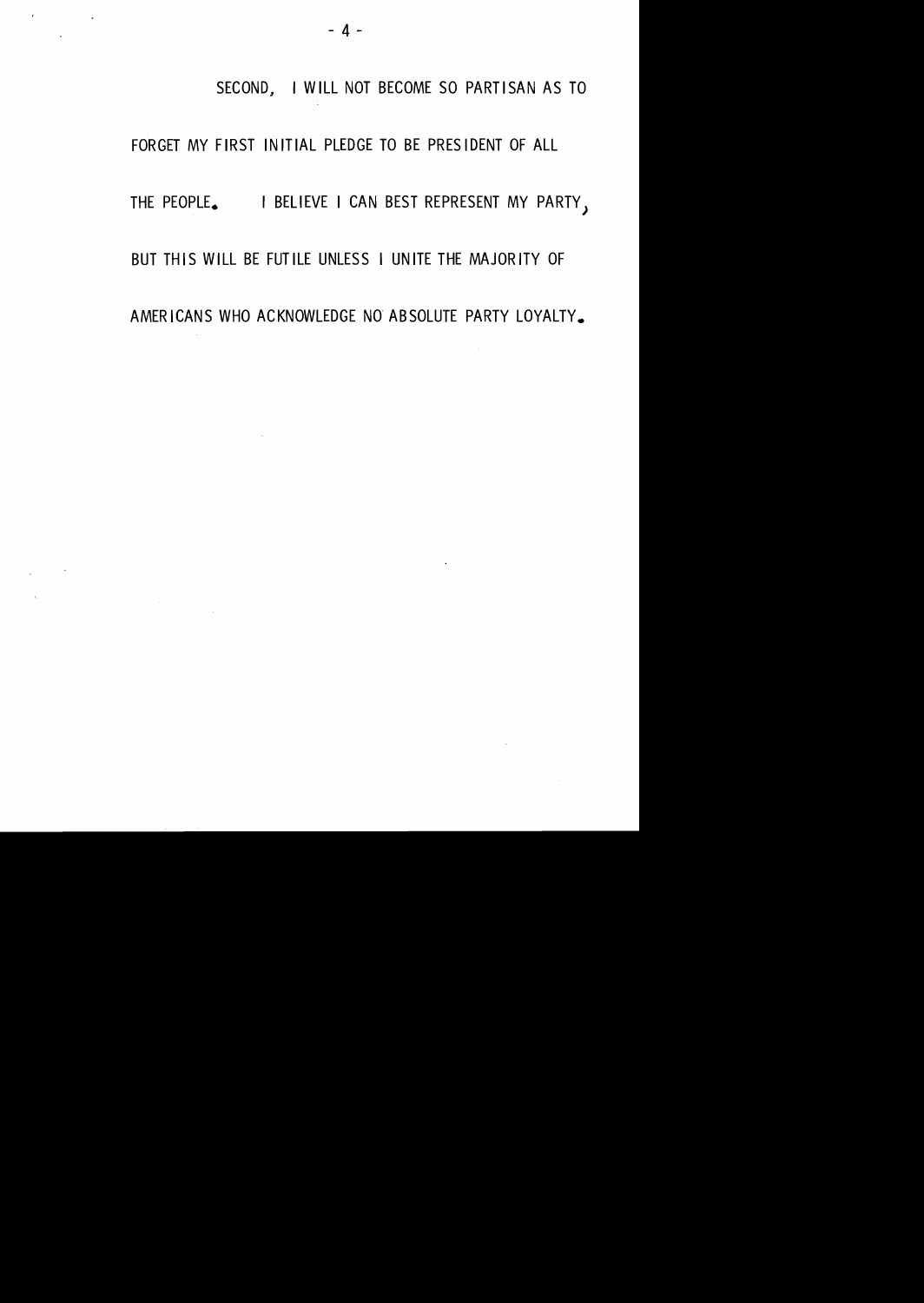THEREFORE, I WILL SEEK THE SUPPORT OF ALL WHO BELIEVE IN THE FUNDAMENTAL VALUES OF DUTY, DECENCY AND CONSTRUCTIVE DEBATE ON THE GREAT ISSUES WE FACE

 $\sim 10^{-1}$ 

TOGETHER AS FREE PEOPLE.

 $\sim$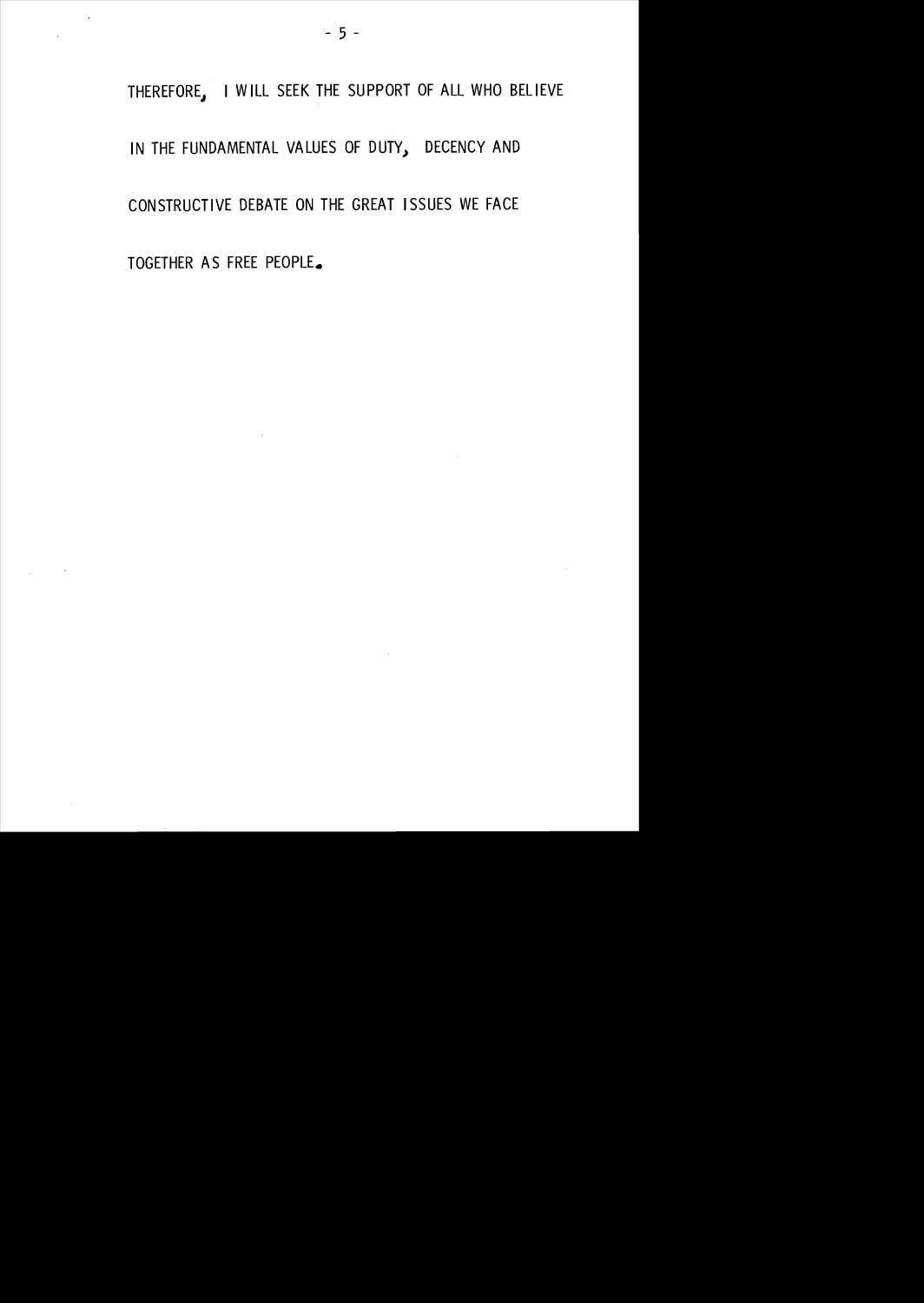THIRD.. I AM DETERMINED NEVER TO NEGLECT MY FIRST DUTY AS PRESIDENT. AFTER ELEVEN MONTHS IN THIS OFFICE, I KNOW FULL WELL THAT THE OBLIGATIONS OF THE PRESIDENCY REQUIRE MOST OF THE STAMINA AND CONCENTRATION ONE HUMAN BEING CAN MUSTER. BUT IT IS ALSO THE DUTY OF ALL AMERICANS TO PARTICIPATE FULLY IN OUR FREE ELECTIVE PROCESS. AND I WILL DO SO ENTHUSIASTICALLY.